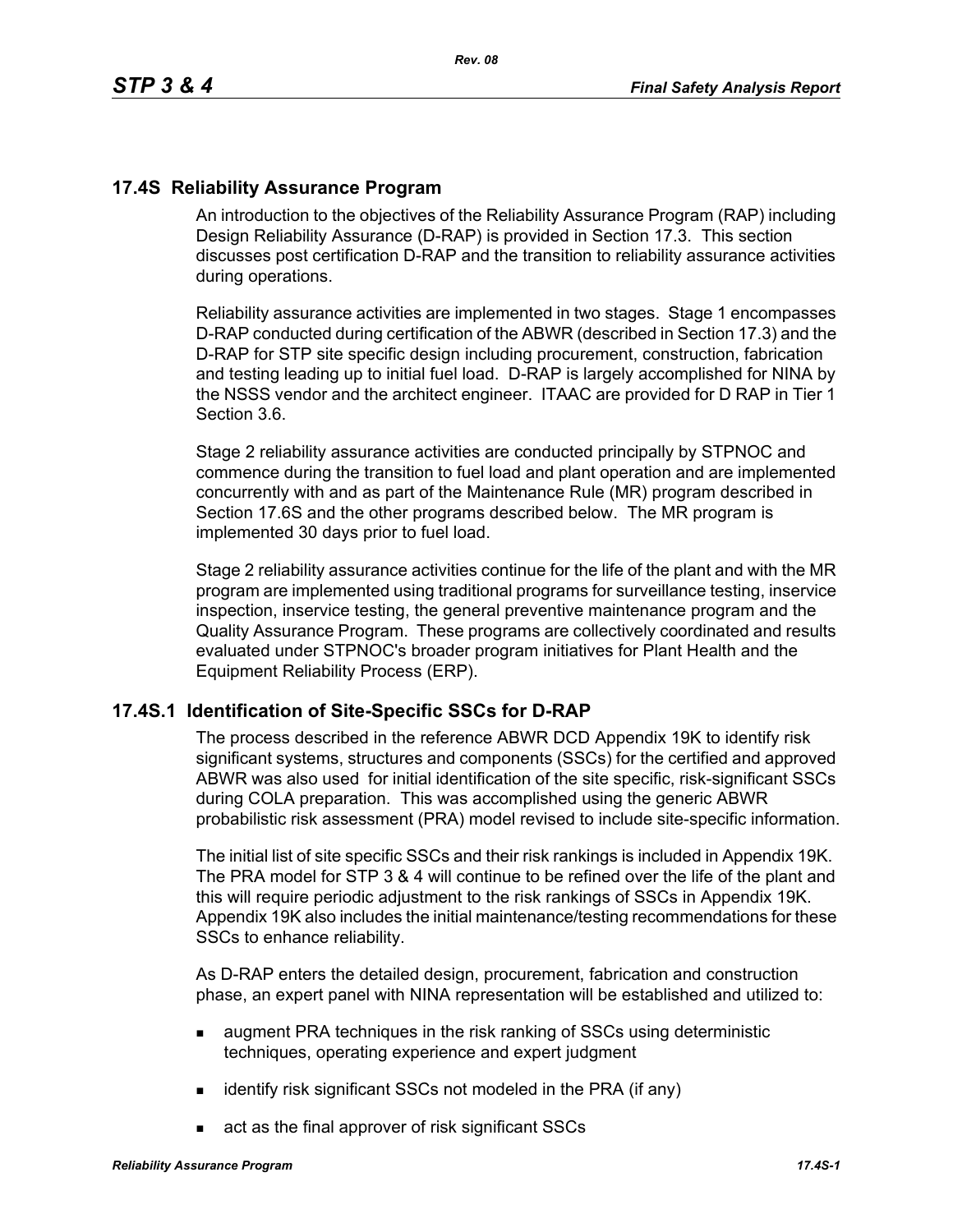- **EXECOMMENDERIGHT COMMON CONTROLLY EXECOMMENT CONTROLLY EXECUTE:** The reduce risk
- revise/adjust recommend operations phase maintenance/testing activities for risk significant SSCs described in Appendix 19K
- **EXEDERITHM** designate and chair NSSS and Architect engineer working groups as necessary to assist in accomplishing the objectives of the expert panel
- review and approve the recommendations of the working groups
- assess the overall station risk impact due to SSC performance and all implemented risk-informed programs (including D-RAP) after each plant-specific data update of the PRA.

The expert panel is made up of members with diverse backgrounds in engineering, operations, maintenance, risk and reliability analysis, operating experience and work control. During the D-RAP process STPNOC will provide operations and maintenance expertise. During the detailed design phase of D-RAP, each major engineering organization performing detailed design will be represented on the panel (or working groups) as deemed necessary. The composition of the panel will change during the period leading up to fuel load and operations. The panel will continue to function during operations for the life of the plant under the MR program.

The results of the expert panel system reviews, completed using the method described in FSAR Subsection 17.4S.1.4, are used to designate, at the system level, the site specific SSCs which have been determined to be risk significant and within the scope of the D-RAP process, and supplement the initial list included in Appendix 19K. In general, the categorization of a system is determined by the highest categorized system function, and the same categorization is given to all components in the system. The expert panel may further refine the system level categorizations at the component level, by categorizing components based on the supported system functions and identifying critical attributes for components determined to be safety/risk significant, using the method described in Subsection 17.4S.1.4. The listing of risk-significant systems/SSCs is documented for use in the Master Equipment Database (MED) (see Subsection 17.4S.1.2.1) or other quality record (see Reference 2) pending MED development.

## **17.4S.1.1 Organization**

#### **17.4S.1.1.1 Program Formulation and Organizational Responsibilities**

As the ABWR design certification applicant, General Electric (GE) was initially responsible for formulating D-RAP (Reference 1). This initial formulation is retained (unchanged) in Section 17.3 and the results of implementation during certification are provided in DCD Appendix 19K.

NINA's overall organization for STP 3 & 4 is described in Part II, Section 1 of the STP 3 & 4 Quality Assurance Program Description (QAPD). In a manner analogous to formulation of the QAPD, NINA's Senior Vice President, Oversight and Regulatory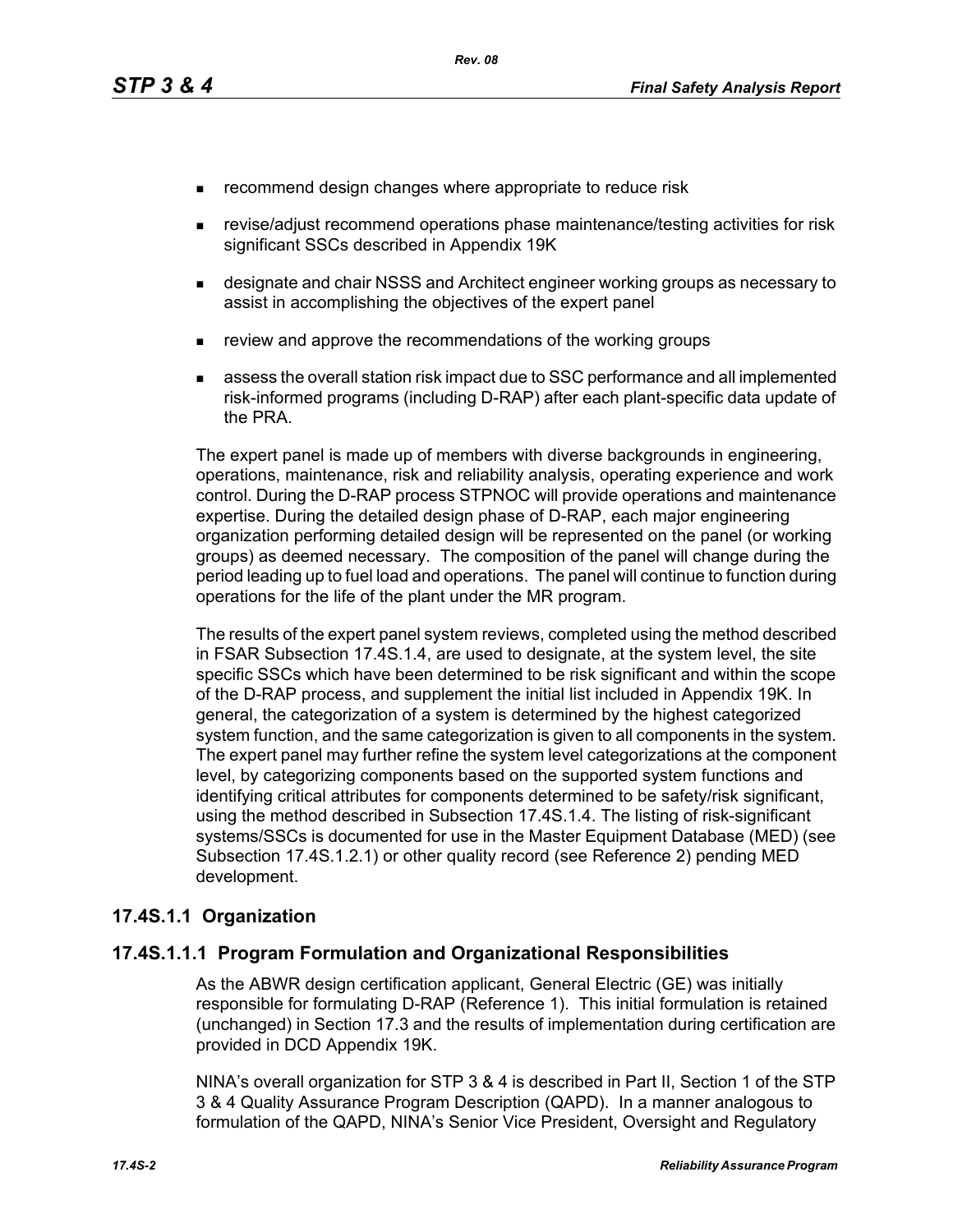Affairs, is responsible for formulating the STP 3 & 4 reliability assurance activities as described herein.

D-RAP is fundamentally an engineering program. NINA's Vice President, Engineering and Construction and Project Director, retains responsibility for reliability assurance activities during design and construction even though implementation will reside principally with Toshiba and other NINA contractors responsible for completion of detailed design and the development of engineering and procurement specifications. NINA has delineated D-RAP requirements expected of the Plant Designer including participation on the expert panel. The organizational relationships of NINA and NINA contractors are further described in Section 1.8 of the QAPD. The response to COL License information item 19.26 also discusses Organization and Staffing to oversee design and construction.

For stage 2, the organizational emphasis will shift from Engineering and Construction to Systems Engineering and Maintenance Engineering under the Maintenance Rule program. STP design engineering will continue to play a role in maintaining the Master Equipment Database (see 17.4S.1.2.1), configuration control and application of the design change process if necessary to improve SSC reliability.

The D-RAP Expert Panel is composed of a Chairman and additional senior level managers as designated by the Vice President, Engineering and Construction and Project Director. The Expert Panel membership may be augmented as determined by the Vice President, Engineering and Construction and Project Director. Any change to the Expert Panel membership requires approval of the Vice President, Engineering and Construction and Project Director.

The Risk and Reliability Analysis organization maintains representation on the expert panel and has major input to determinations that SSCs are maintaining performance levels consistent with PRA model assumptions over the life of the plant. Risk and Reliability Analysis reports to the Senior Vice President, Oversight and Regulatory Affairs who maintains organizational independence and when necessary has unfettered access to NINA CEO and the Board of Directors in all matters related to quality assurance.

## **17.4S.1.1.2 Reliability Assurance Interface Coordination**

Reliability assurance activity interface issues are coordinated through the expert panel since the organizations involved have representation on the panel. Specific interface responsibilities of the panel members are detailed in a controlling procedure. These interface responsibilities include the following:

- **The Plant Designer panel member maintains the design interface to ensure that** any proposed design changes that involve risk significant SSCs modeled in the PRA are identified and periodically reviewed with the expert panel at a frequency determined by the panel.
- **The Plant Designer panel member maintains the design interface to ensure that** any proposed changes resulting in an increase in the deterministically established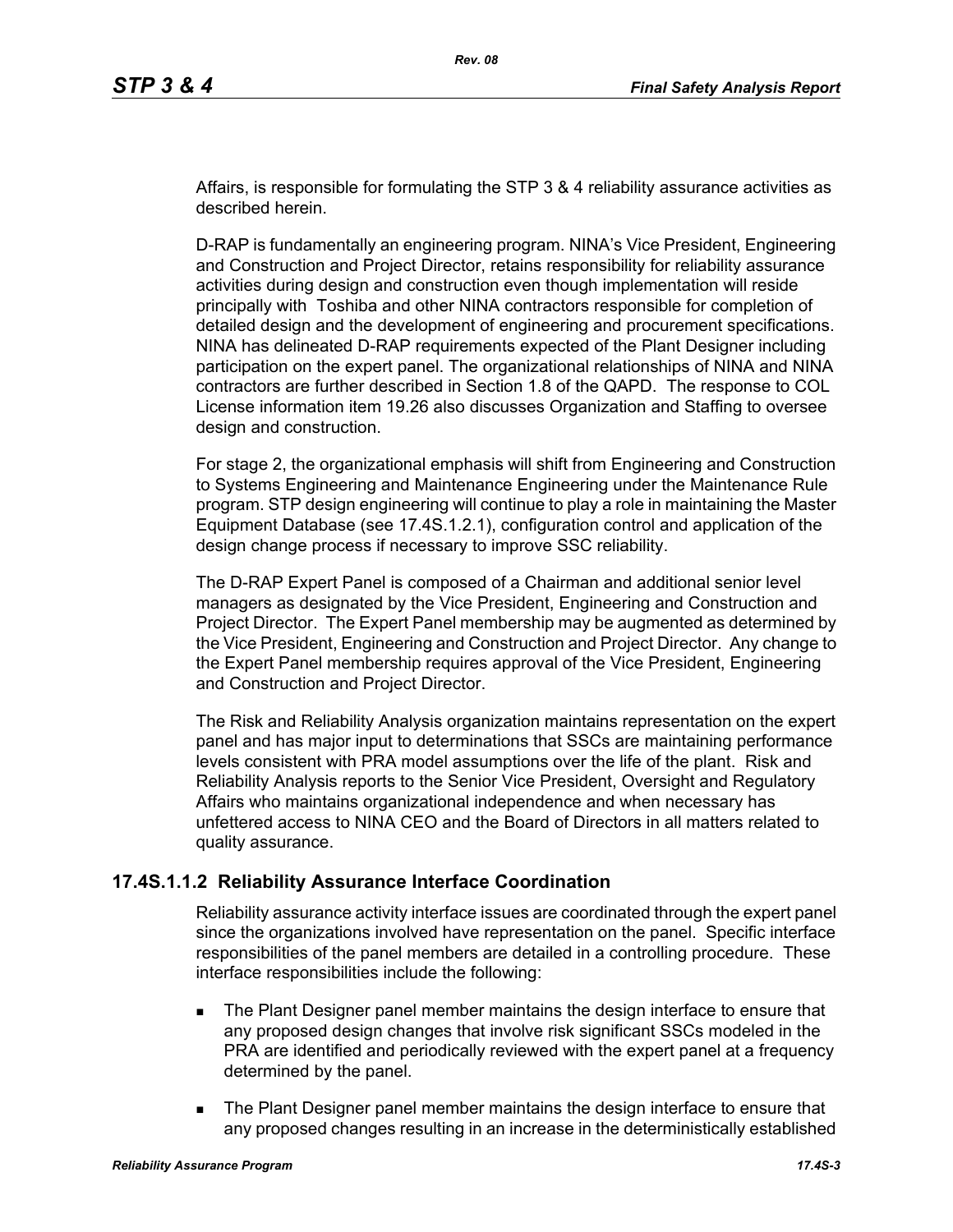risk of an SSC not modeled in the PRA, are identified and periodically reviewed with the expert panel at a frequency determined by the panel.

- **The Plant Designer panel member maintains the design interface to ensure that** any proposed changes to the plant PRA model, as identified by NINA Risk and Reliability representative on the expert panel, are appropriately reviewed for design impact and the results of the review appropriately distributed throughout the Plant Designer's and subcontractor's organizations.
- **The Plant Designer panel member coordinates with the design organizations and** expert panel members to ensure that significant design assumptions related to equipment reliability are realistic and achievable.
- The Risk and Reliability Analysis panel member is responsible to inform the panel of changes to the PRA model and advise other panel members on the potential impact of the change on SSC risk rankings, assumed reliability of SSCs for design activities and the need for adjustments to the MR program.

## **17.4S.1.1.3 Risk and Reliability Organization Input to the Design Process**

The Risk and Reliability Analysis panel member is responsible to review and concur in design changes involving risk significant SSCs identified by the Plant Designer's expert panel member.

During implementation of the MR program prior to fuel load, responsibility for design and configuration control will transition from the Plant Designer to STPNOC. STPNOC's procedure for Design Change Packages ensures screening of proposed design changes to identify Risk Management review and approval when necessary.

## **17.4S.1.1.4 Risk and Reliability Organization Design Reviews**

The Risk and Reliability Analysis organization's participation in periodic design reviews is principally via the PRA configuration control program that incorporates a feedback process to update the PRA model. These updates fall into two categories:

- **The plant operating update incorporates plant design changes and procedure** changes that affect PRA modeled components, initiating event frequencies, and changes in SSC unavailability that affect the PRA model. These changes will be incorporated into the model on a period not to exceed 36 months.
- The comprehensive data update incorporates changes to plant-specific failure rate distributions and human reliability, and any other database distribution updates (examples would include equipment failure rates, recovery actions, and operator actions). This second category will be updated on a period not to exceed 48 months.

The PRA model may be updated on a more frequent basis.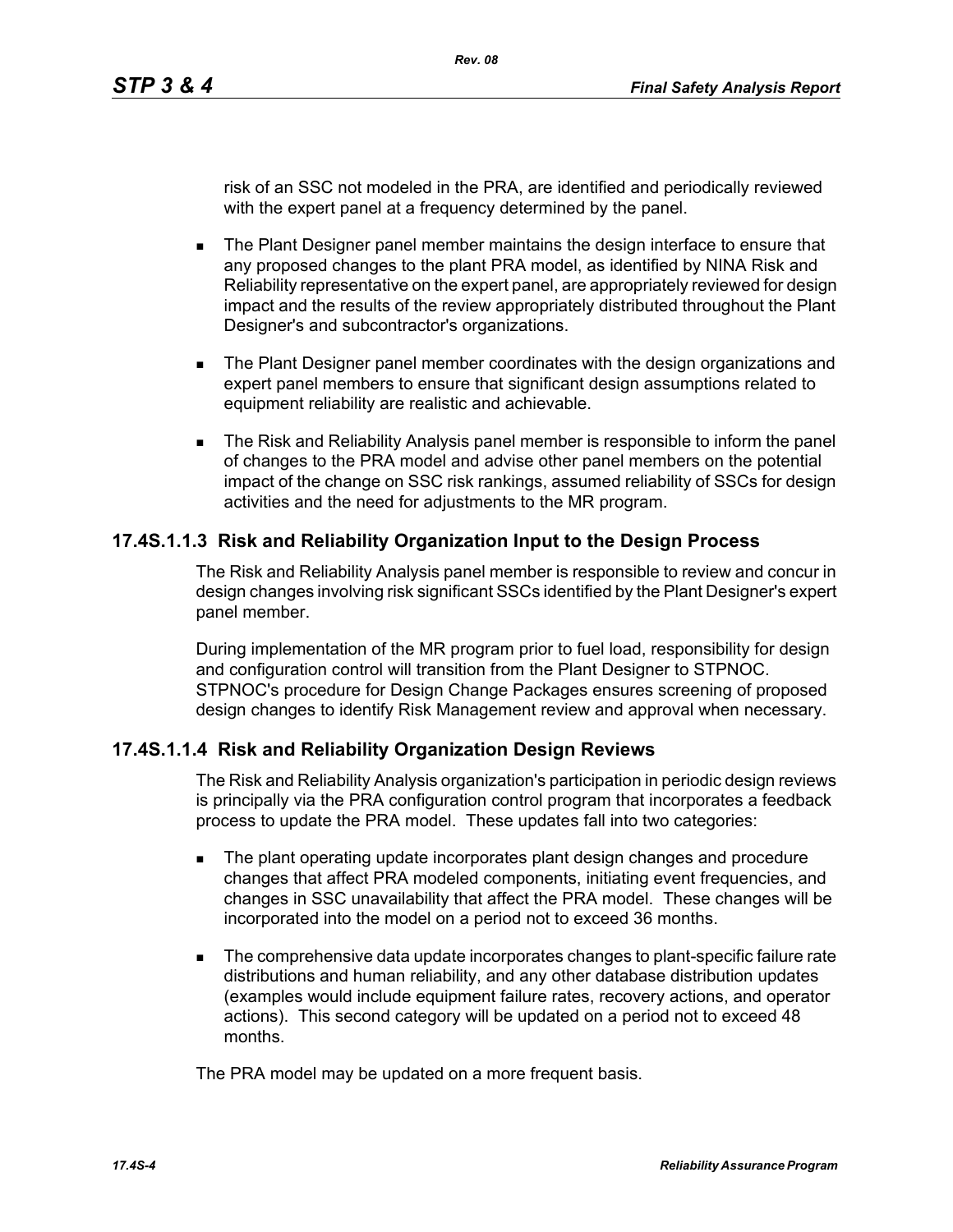## **17.4S.1.2 Design Control**

## **17.4S.1.2.1 Configuration Control of SSCs**

The initial focal point for configuration control as it relates to D-RAP is the list of SSCs and their risk rankings in Appendix 19K. During detailed design for STP 3 & 4, NINA will be adopting a process similar to that used in STP 1 & 2 for a Master Equipment Database (MED). During the detailed design phase, populating this data base for the risk significant SSCs identified in Appendix 19K will be performed by the Expert Panel or associated working groups. The MED will be developed and maintained as a source of approved risk information for the station. A high level overview of this process is shown in Figure 17.4S 1.

## **17.4S.1.2.2 Design Change Feedback**

The design control and change processes provide feedback to the Risk Management organization via identification of components on the MED that are affected by a proposed change. Those affected SSCs with high risk are given additional review in accordance with approved criteria to ensure there is no potential impact to the risk ranking of the affected components. If potential impact is identified then the Risk and Reliability Organization must concur in the change.

## **17.4S.1.2.3 Design Interface with Risk and Reliability Organization**

Assurance that SSC performance relates to reliability assumptions made in the PRA and deterministic methods for identifying risk significant SSCs is provided by monitoring the performance of SSCs during plant operation and the review and feedback of Operating Experience. This interface occurs through implementation of the Maintenance Rule and the functioning of the expert panel (see Figure 17.4S-1).

As a designed, constructed and operating evolutionary plant, the ABWR has available a wide range of traditional sources for relevant operating information. These include industry and vendor equipment information that are applicable and available to the nuclear industry with the intent of minimizing adverse plant conditions or situations through shared experience. Sources include the NRC (Information Notices and Generic Letters), INPO (EPIX, NPRDS, Operating Events, Significant Event Reports etc.) and vendor documentation and NSSS supplier information.

## **17.4S.1.2.4 Engineering Design Controls for SSC Identification**

Engineering design controls applied for determining the SSCs within the scope of the RAP are generally those specified in 10 CFR 50, Appendix B, Criterion III, Design Control. These include for example the use of procedures for establishing risk via deterministic methods, proceduralized criteria for PRA risk ranking and independent verification and peer checking of the inputs necessary for utilization (or when necessary modification) of the site specific PRA model.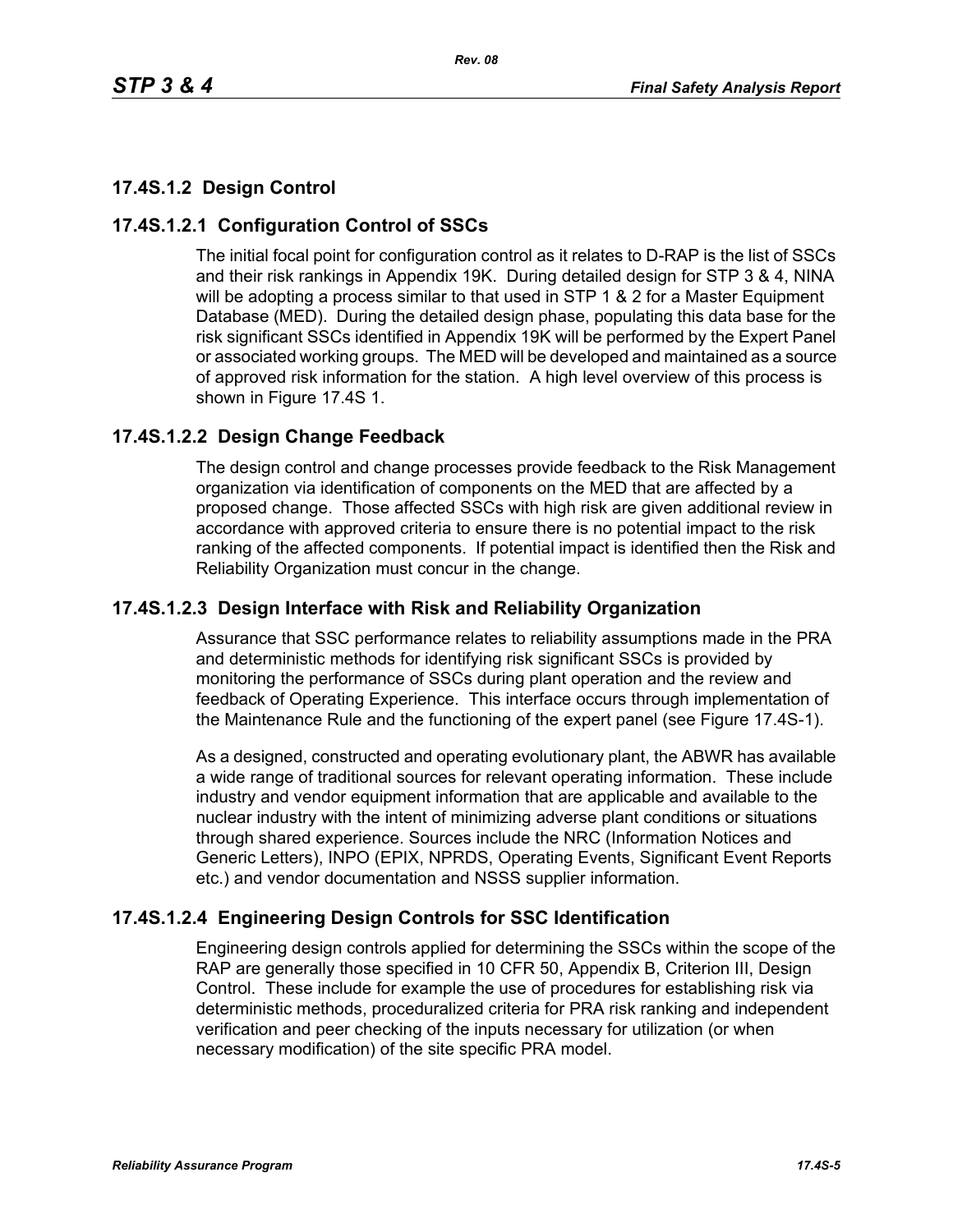## **17.4S.1.2.5 Alternative Design**

The process for proposing changes to the design for risk significant SSCs is proceduralized via NINA Design Change Package process. This process includes the use of a detailed check list to establish the impact of the change on the PRA or deterministic evaluations performed to establish risk for affected SSCs. Changes identified as having an impact on SSCs and their risk rankings require appropriate special or interdisciplinary reviews.

## **17.4S.1.3 Expert Panel**

The expert panel and designated working group(s) consist of designated individuals having expertise in the areas of risk assessment, operations, maintenance, engineering, quality assurance, and licensing.

As a minimum, the combined expert panel and working group(s) include at least three individuals with a minimum of five years experience at similar nuclear plants, and at least one individual who has worked on the modeling and updating of PRAs for a minimum of three years.

When utilized, expert panel representatives from contractor design organizations are required to have a minimum of three years experience establishing risk rankings for nuclear plant SSCs using PRA or deterministic techniques (which may include Failure Modes and Effects Analysis).

#### **17.4S.1.4 Methods of Analysis for Risk Significant SSC Identification**

As discussed in Section 17.4S.1, the process described in Appendix 19K to identify risk significant SSCs for the certified and approved ABWR was also used for initial identification of the site specific, risk-significant SSCs during COLA preparation.

The process for maintaining, revising and when necessary establishing new risk rankings for modified design is based on PRA and deterministic techniques. The process utilized in categorizing components consists of the following major tasks:

- **IDENTIFICATE:** Identification of functions performed by the subject plant system.
- Determination of the risk significance of each system function.
- Identification of the system function(s) supported by that component.
- **IDENTIFY IDENTIFY IDENTIFY IS A THE LIGHT OF STATE IS A THE COMPORED IS A THE ISLE IS A THE ISL I** dentification of a risk assessment (PRA) insights (where the component is modeled).
- **Development of a risk categorization of the component based on deterministic** insights.
- Designation of the overall categorization of the component, based upon the higher of the PRA categorization and the deterministic categorization.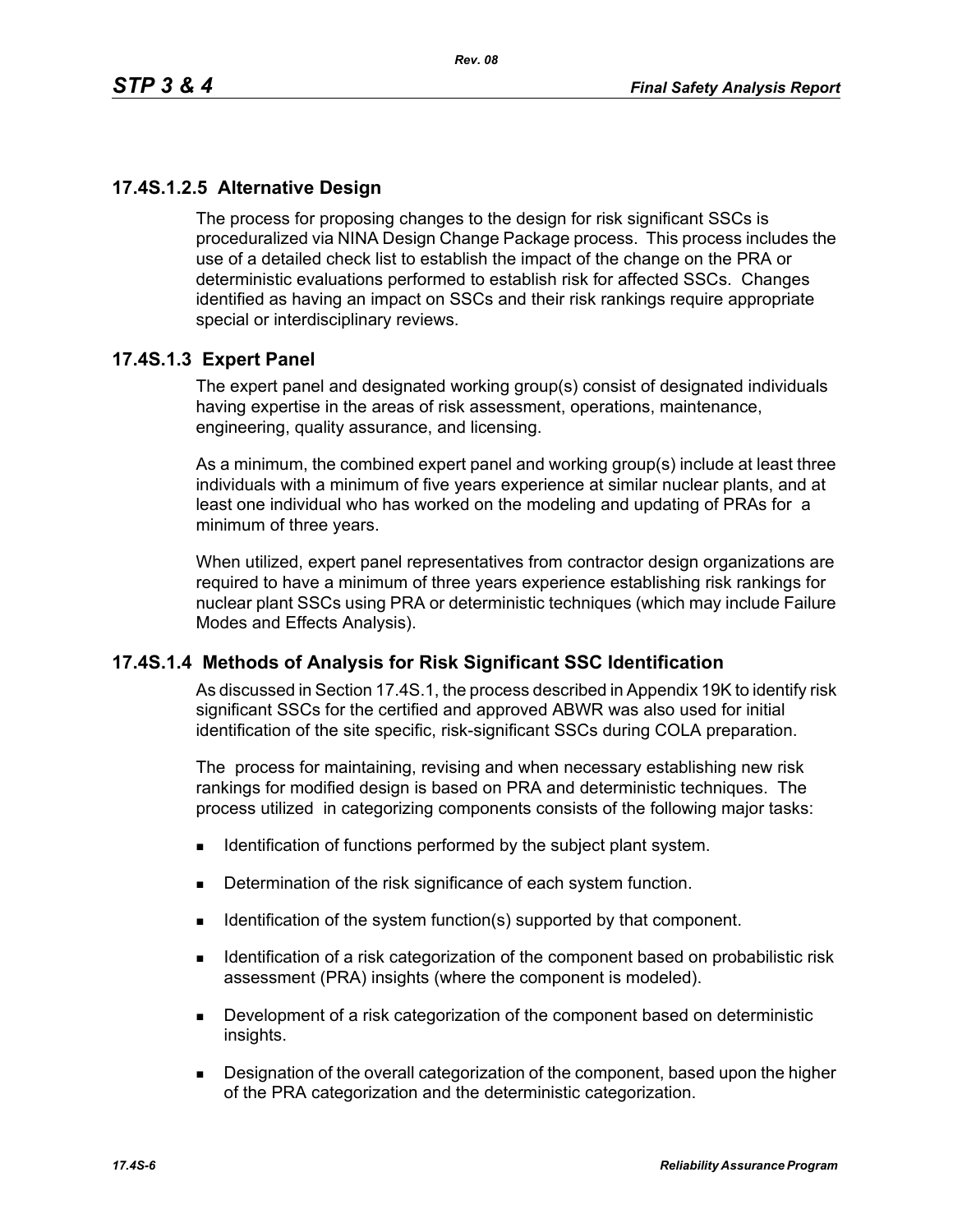**IDENTIFY IDENTIFY IDENTIFY IS A LOCATE IDENTIFY IS A LOCATE IDENTIFY IDENTIFY** IDENTIFY IS **I** dentification of critical attributes for components determined to be safety/risk significant.

The PRA and deterministic methods are described more fully below.

## **17.4S.1.4.1 PRA Risk Ranking**

A component's risk determination is based upon its impact on the results of the PRA. STP's PRA calculates both core damage frequency (CDF) and containment response to a core damaging event, including large early release frequency (LERF). The PRA models internal initiating events at full power, and also accounts for the risk associated with external events, including external flooding, seismic events, and fire, internal flooding, and events occurring during low power and shutdown. The PRA risk categorization of a component is based upon its Fussell-Vessely (FV) importance, which is the fraction of the CDF and LERF to which failure of the component contributes, and its risk achievement worth (RAW), which is the factor by which the CDF and LERF would increase if it were assumed that the component is guaranteed to fail. Specifically, PRA risk categorization to identify SSCs is based upon the following:

| <b>PRA Ranking</b>            | <b>PRA Criteria</b>                 |
|-------------------------------|-------------------------------------|
| HIGH (Risk Significant)       | $FV \ge 0.005$<br>or RAW $\geq 2.0$ |
| LOW (Non-risk<br>Significant) | $FV < 0.005$ and RAW $< 2.0$        |

## **17.4S.1.4.2 Deterministic Risk Ranking**

Components are subject to a deterministic categorization process, regardless of whether they are also subject to the PRA risk categorization process. This deterministic categorization process can result in an increase, but not a decrease (from the PRA risk) in a component's categorization.

A component's deterministic categorization is directly attributable to the importance of the system function supported by the component. In cases, where a component supports more than one system function, the component is initially classified based on the highest deterministic categorization of the function supported. In categorizing the functions of a system, five critical questions regarding the function are considered, each of which is given a different weight. These questions and their weight are as follows: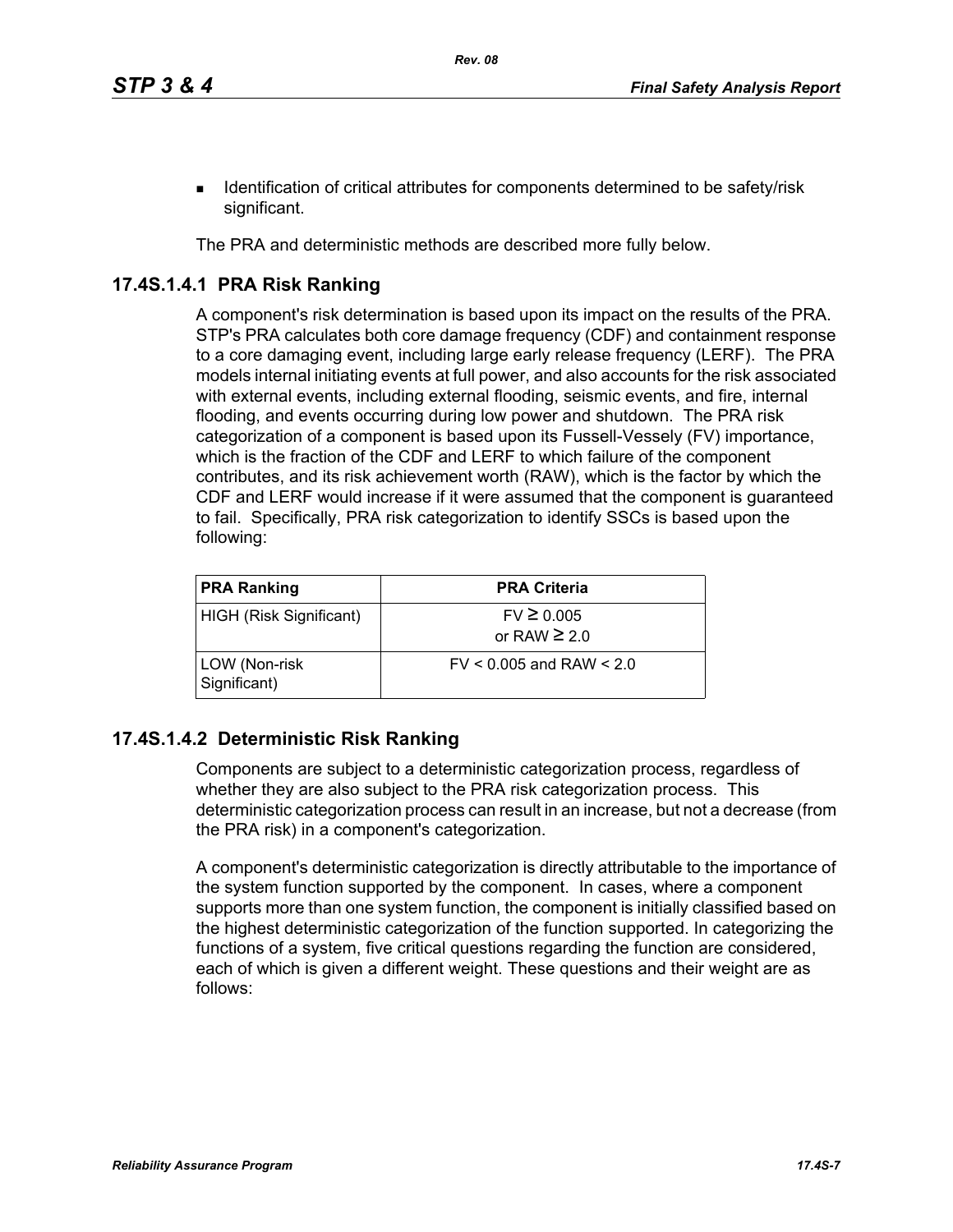| Question                                                                                                                         | Weight |
|----------------------------------------------------------------------------------------------------------------------------------|--------|
| Is the function used to mitigate accidents or transients?                                                                        | 5      |
| Is the function specifically called out in the Emergency Operating Procedures<br>(EOPs) or Emergency Response Procedures (ERPs)? |        |
| Does the loss of the function directly fail another risk-significant system?                                                     |        |
| Is the loss of the function safety significant for shutdown or mode changes?                                                     |        |
| Does the loss of the function, in and of itself, directly cause an initiating<br>event?                                          | 3      |

Based on the impact on safety if the function is unavailable and the frequency of loss of the function, each of the five questions is given a numerical answer ranging from 0 to 5. This grading scale is as follows:

- "0" Negative response
- "1" Positive response having an insignificant impact and/or occurring very rarely
- "2" Positive response having a minor impact and/or occurring infrequently
- "3" Positive response having a low impact and/or occurring occasionally
- "4" Positive response having a medium impact and/or occurring regularly
- "5" Positive response having a high impact and/or occurring frequently

The definitions for the terms used in this grading scale are as follows:

#### *Frequency Definitions*

- Occurring Frequently continuously or always demanded
- Occurring Regularly demanded > 5 times per year
- Occurring Occasionally demanded 1-2 times per cycle
- Occurring Infrequently demanded < once per cycle
- Occurring Very Rarely demanded once per lifetime

#### *Impact Definitions*

- High Impact a system function is lost which likely could result in core damage and/or may have a negative impact on the health and safety of the public
- Medium Impact a system function is lost which may, but is not likely to, result in core damage and/or is unlikely to have a negative impact on the health and safety of the public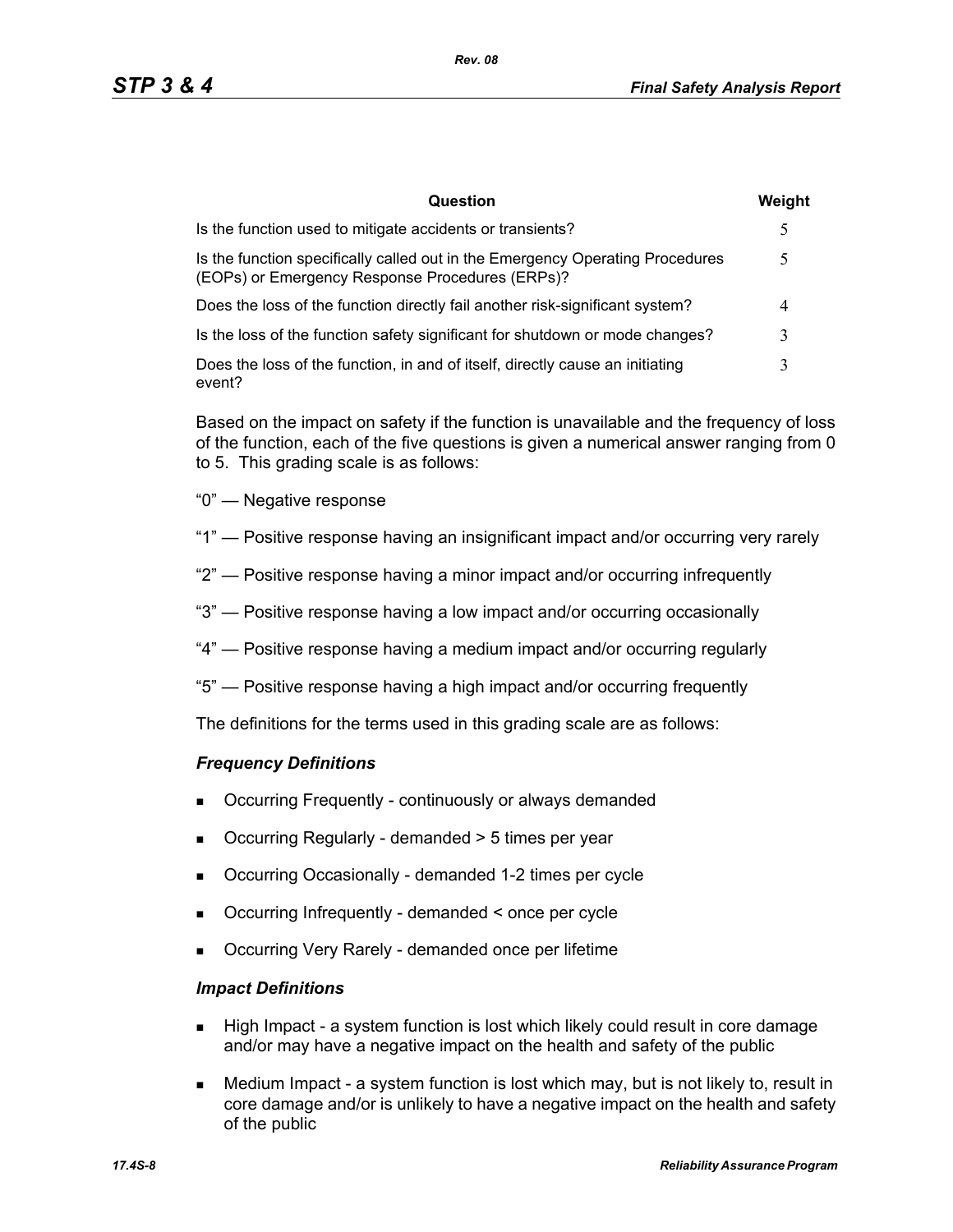*Rev. 08*

- **Low Impact a system function is significantly degraded, but no core damage** and/or negative impact on the health and safety of the public is expected
- Minor Impact a system function has been moderately degraded, but does not result in core damage or negative impact on the health and safety of the public
- Insignificant Impact a system function has been challenged, but does not result in core damage or negative impact on the health and safety of the public

Although some of these definitions are quantitative, both of these sets of definitions are applied based on collective judgment and experience.

The numerical values, after weighting, are summed; the maximum possible value is 100. Based on the sum, functions are categorized as follows:

| <b>SCORE RANGE</b> | <b>CATEGORY</b>            |
|--------------------|----------------------------|
| $100 - 41$         | HIGH (Risk Significant)    |
| $40 - 0$           | LOW (Non-risk Significant) |

A function with a low categorization due to a low sum can receive a higher deterministic categorization if any one of its five questions received a high numerical answer. Specifically, a weighted score of 15 or more on any one question results in an HIGH categorization. This is done to ensure that a function with a significant risk in one area does not have that risk contribution masked because of its low risk in other areas.

In general, a component is given the same categorization as the highest categorized system function that the component supports. However, a component may be ranked lower than the associated system function based upon diverse and/or multiple independent means available to satisfy the system function.

#### **17.4S.2 Procurement, Fabrication, Construction, and Test Specifications**

Procurement, fabrication, construction, and test specifications for safety-related and nonsafety-related SSCs within the scope of RAP are prepared and implemented under the approved QAPD referenced in Section 17.5S. The approved QAPD describes the planned and systematic actions necessary to provide adequate confidence that SSCs will perform satisfactorily in service. These actions are applied to procurement, fabrication construction and test specifications.

Assumptions related to equipment reliability and availability are translated into verifiable attributes, defined characteristics and processes and are included in procurement, fabrication, and construction specifications such that deviations from these attributes, characteristics and processes may be identified and corrected.

Procedures describing equipment selection require consideration of the manufacturer's recommended maintenance activities and the manufacturer's time estimates for accomplishing these activities such that the equipment selected is able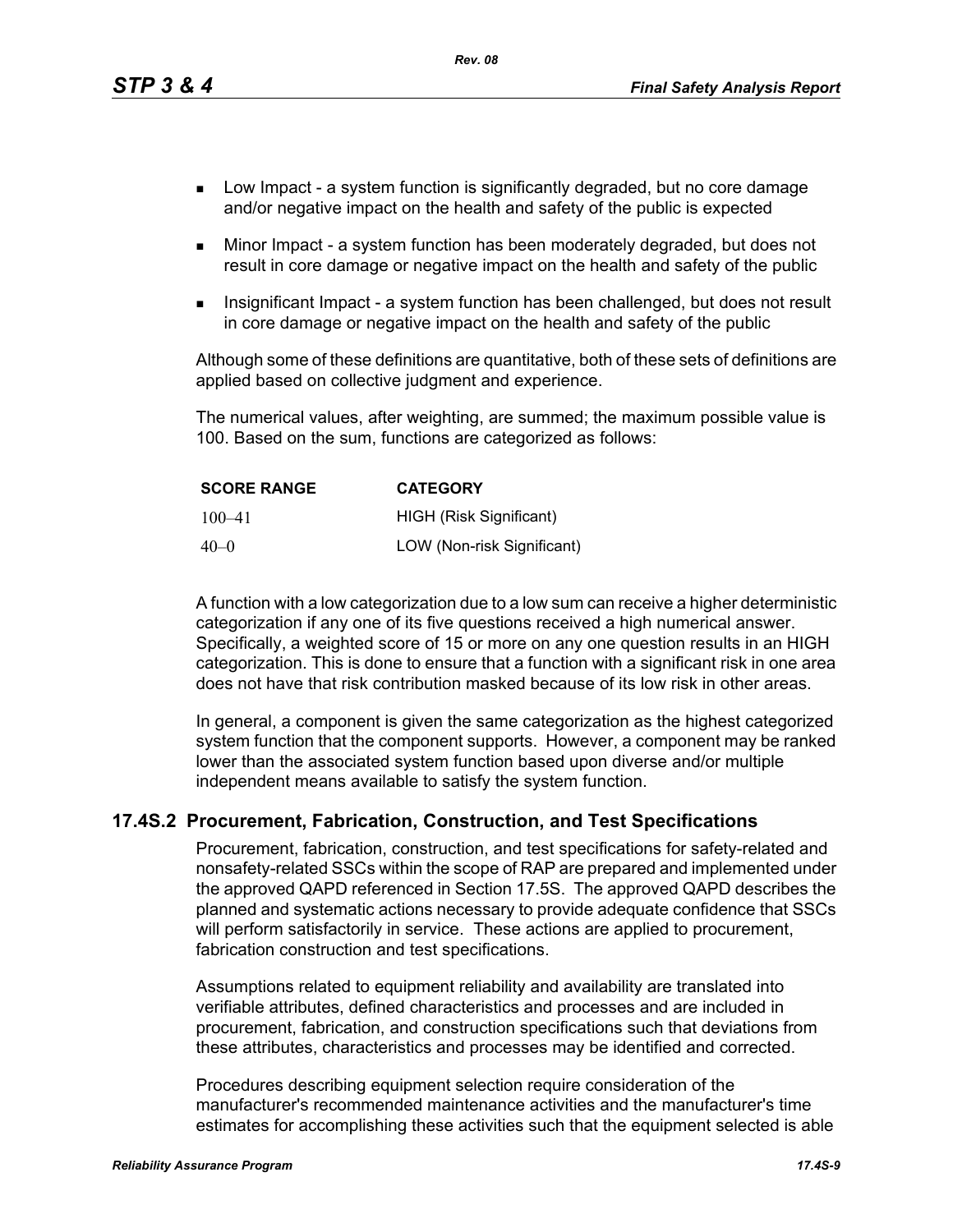to meet availability assumptions while in service, including conservative allowances for unplanned maintenance.

Test specifications will describe to the extent practical the actual conditions that will exist when SSCs are called upon to perform their risk significant functions and testing will document proper performance under the specified conditions when these conditions can be practically established in the field. When these conditions can not be duplicated, acceptance will be established based on qualification testing performed by the equipment vendor under controlled conditions.

The approved QAPD, Part II, applies 10 CFR 50 Appendix B requirements to safetyrelated SSCs. For nonsafety-related SSCs within the scope of RAP, Part III, Section 1 of the QAPD describes the process for selectively applying program controls to those characteristics or critical attributes that render the SSC a significant contributor to plant safety.

Part III, Section 2 of the QAPD specifies the quality requirements required for nonsafety related SSCs credited in mitigating defined events such as Anticipated Transients Without Scram (ATWS) and Station Blackout (SBO). When SSCs are risk significant due to their role in mitigating these defined events then the specified quality requirements for these SSCs will be satisfied. For example the combustion turbine generator (CTG) is in the scope of the RAP due to its importance in reducing the risk associated with SBO. Therefore the CTG will also meet the procurement, test and test control quality requirements described in Regulatory Position 3.5, "Quality Assurance and Specific Guidance for SBO Equipment That Is Not Safety Related," and Appendix A, "Quality Assurance Guidance for Non-Safety Systems and Equipment," in Regulatory Guide 1.155, "Station Blackout."

#### **17.4S.3 Quality Assurance Implementation**

Implementation of the QAPD during procurement, fabrication, construction and preoperation testing of SSCs is accomplished in accordance with written instructions, procedures or drawings of a type appropriate to the circumstances and which, where applicable, include quantitative or qualitative acceptance criteria. These procedures are either NINA implementing procedures, or supplier implementing procedures governed by a supplier quality program approved by NINA.

#### **17.4S.4 Maintenance Rule/Operational Programs**

The STPNOC MR program is described in Section 17.6S. Risk significant SSCs identified by reliability assurance activities are included in the MR program as high safety significance (HSS) components (Section 17.6S.1.1.b). The opportunity to judge SSC performance under the MR program is provided by the operational programs discussed in 17.6S.3, "Maintenance Rule Program Relationship With Reliability Assurance Activities."

Many SSCs would meet the criteria to be in the MR program without considerations related to the RAP. In cases where the RAP identifies a high risk SSC that would not otherwise have been in the MR program, then the SSC is added. For those SSCs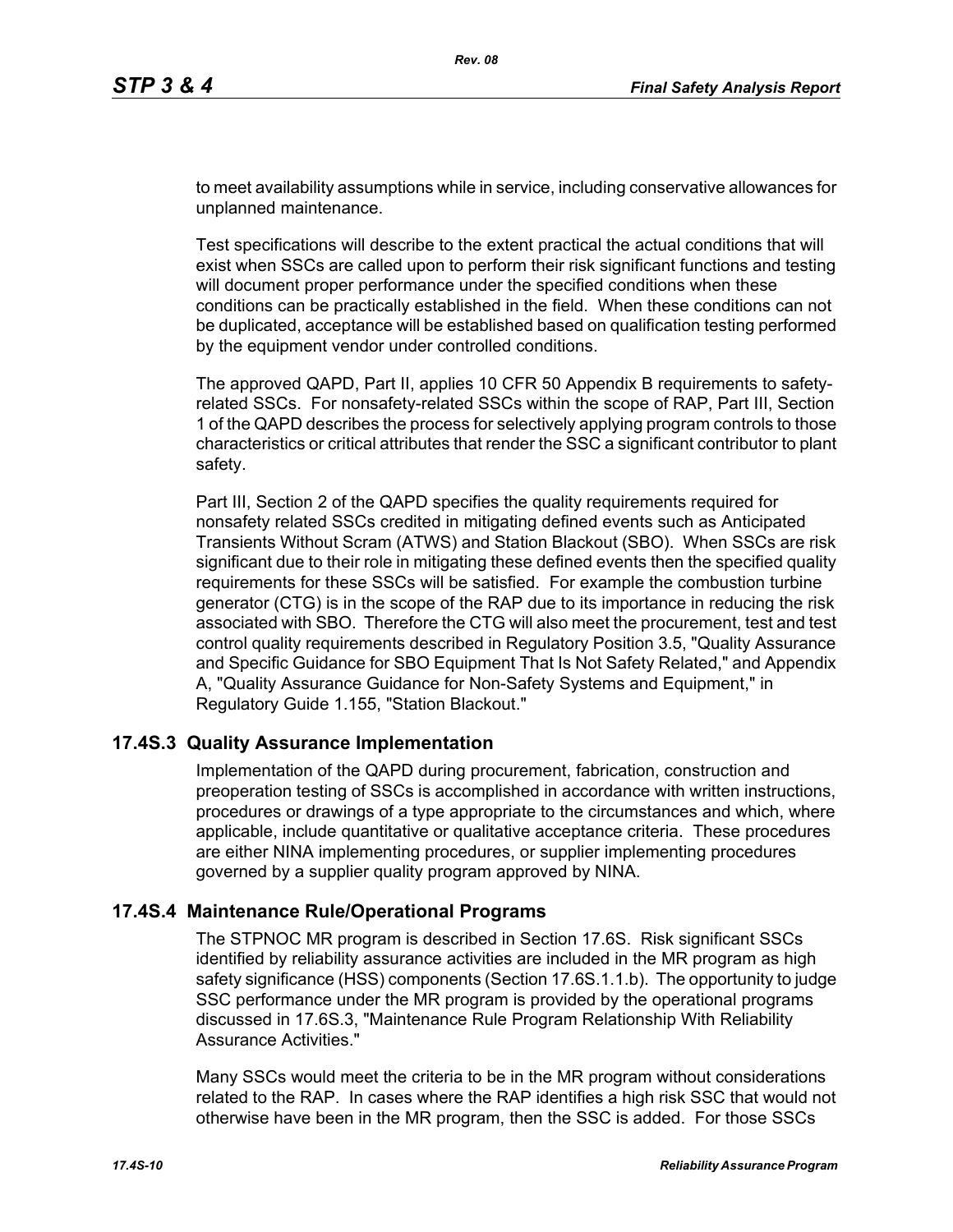already in the Technical Specifications (TS), Inservice Inspection (ISI), or Inservice Testing (IST) programs, their performance under these programs is factored into the performance monitoring accomplished under the MR program.

In cases where a SSC requires periodic testing or inspection not already accommodated by an existing program, then special provisions will be made to accommodate the necessary testing or inspection; for example in the Preventive Maintenance (PM) program.

### **17.4S.4.1 Performance Goals**

Reliability performance assumptions for SSCs are established under the MR at two levels of performance monitoring. The first level of performance monitoring (MR (a)(2)) establishes conservative criteria used to judge that SSCs are meeting expected performance objectives. For SSCs the performance monitoring criteria are established consistent with the reliability and availability assumptions used in the PRA. Failure to meet these objectives would trigger performance monitoring at the second level (MR (a)(1)) accompanied by the establishment of specific defined goals to return the component to expected performance levels (Section 17.6S.1.3). These specific defined goals also consider the reliability and availability assumptions used in the PRA.

## **17.4S.4.2 Feedback of Actual Equipment Performance and Operating Experience**

The feedback mechanism for periodically evaluating reliability assumptions based on actual equipment, train or system performance is realized in the implementation of the MR program. Since the performance monitoring criteria established under the MR program are set consistent with the assumed reliability assumptions used in the PRA, the failure to meet these performance objectives (i.e., equipment , train or system place in MR (a)(1) category) requires an assessment of the assumed reliability as described in 17.4S.4.1 above. This assessment requires that the assumed reliability be reviewed to ensure it is reflective of actual STP and industry performance. The STPNOC process requires review by the Risk Analysis organization to concur that goals have been met before moving a component from an MR (a)(1) status back to an MR (a)(2) status.

#### **17.4S.5 Non-safety SSC Design/Operational Errors**

The process for providing corrective actions for design and operational errors that degrade nonsafety-related SSCs within the scope of RAP is procedurally defined. All SSCs (safety-related or nonsafety-related) with risk significance other than LOW are entered into the MR program as HIGH. The STPNOC MR program does not distinguish between a Maintenance Rule Functional Failure (MRFF) and a Maintenance Preventable Functional Failure (MPFF). Therefore, nonsafety-related SSCs that have experienced a MRFF attributable to a design or operating error (i.e. could not have been prevented by maintenance) are corrected using the corrective action process described in the QAPD of Section 17.5S. Under the STPNOC MR program, MRFFs require cause determination (may be an apparent cause determination) and corrective action is implemented to prevent recurrence.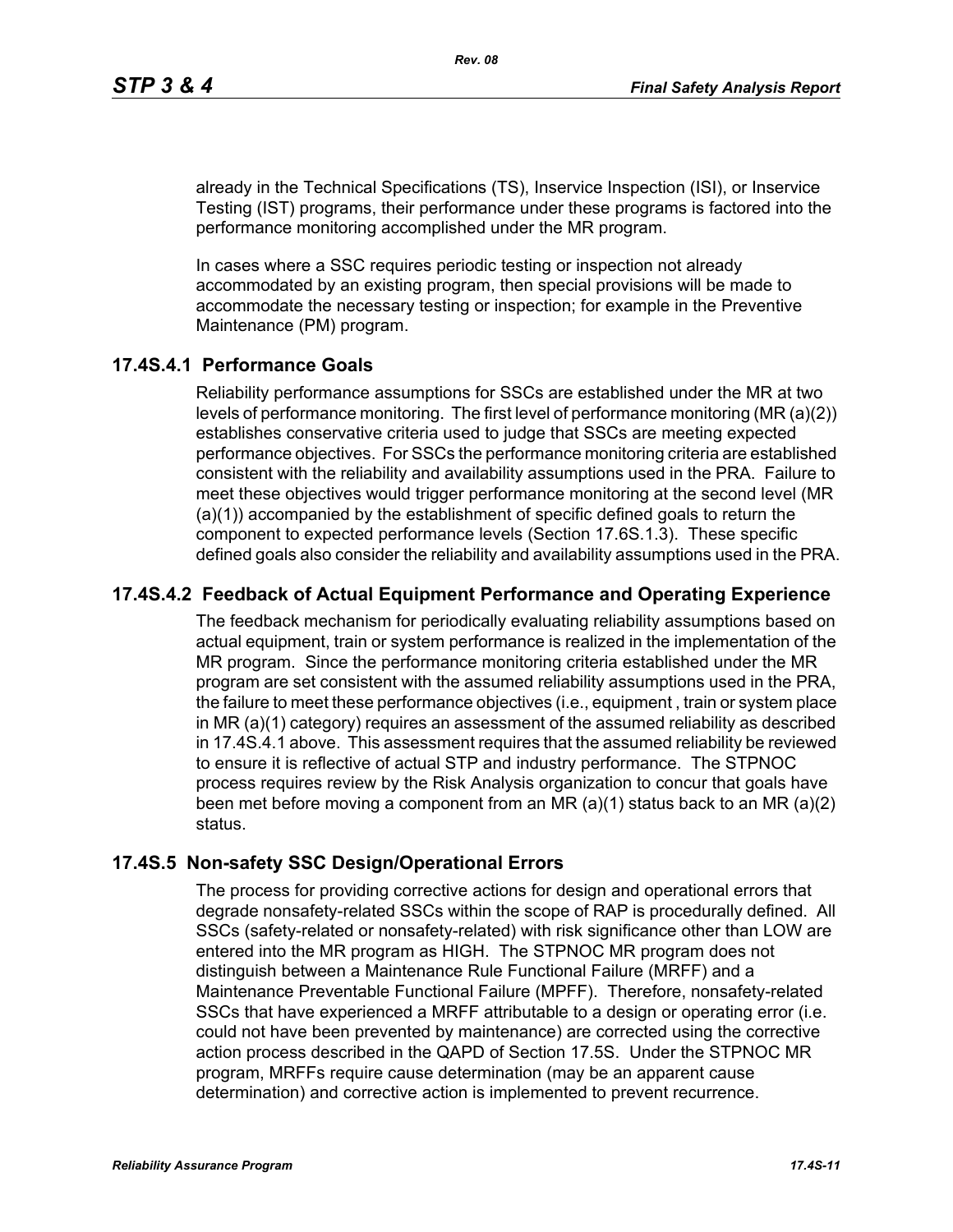## **17.4S.6 Procedure Control**

Implementation of the reliability assurance activities is considered an activity affecting quality and the controls for procedures and instructions used to implement reliability assurance activities are specified in Part II (safety-related) and Part III (nonsafetyrelated risk significant) of the QAPD. In most cases where a single procedure describes the process for an activity that applies to both safety-related and nonsafetyrelated components (for example establishing the performance monitoring criteria for the Maintenance Rule or establishing risk significance for SSCs in RAP) a single procedure or procedures that meet the full quality program requirements of Part II will be utilized. For activities such as procurement, nonsafety-related SSCs in the RAP will be governed by Procedure Controls meeting the requirements of Part III, Section 1 of the QAPD.

Part III, Section 2 of the QAPD specifies the quality requirements required for nonsafety-related SSCs credited in mitigating defined events such as ATWS and SBO. When SSCs are risk significant due to their role in mitigating these defined events then the specified quality requirements for these SSCs will be satisfied. For example the CTG is in the scope of the RAP due to its importance in reducing the risk associated with SBO. Therefore the CTG will also meet the procedure control quality requirements described in Regulatory Position 3.5, "Quality Assurance and Specific Guidance for SBO Equipment That Is Not Safety Related," and Appendix A, "Quality Assurance Guidance for Non-Safety Systems and Equipment," in Regulatory Guide 1.155, "Station Blackout."

#### **17.4S.7 Records**

Implementation of the reliability assurance activities is considered an activity affecting quality and the generation of records associated with this activity will meet the requirements of the QAPD Part II, Section 17 and Part III, Section 1.17.

Records of Expert Panel decisions and supporting documents are retained as QA records in the STP Records Management System (RMS) and consist of:

- **Expert Panel decisions and meeting minutes including dissenting opinions and** resolutions
- Recommendations of the working groups

Each PRA model includes two Reference Models for power operation and shutdown. For each Reference Model documentation is maintained that includes sources of input data, modeling techniques, and assumptions used in the analysis. These documents are maintained in RMS for the life of the plant.

Part III, Section 2 of the QAPD specifies the quality requirements required for nonsafety-related SSCs credited in mitigating defined events such as ATWS and SBO. When SSCs are risk significant due to their role in mitigating these defined events then the specified quality requirements for these SSCs will be satisfied. For example the CTG is in the scope of the RAP due to its importance in reducing the risk associated with SBO. Therefore the CTG will also meet the Records requirements described in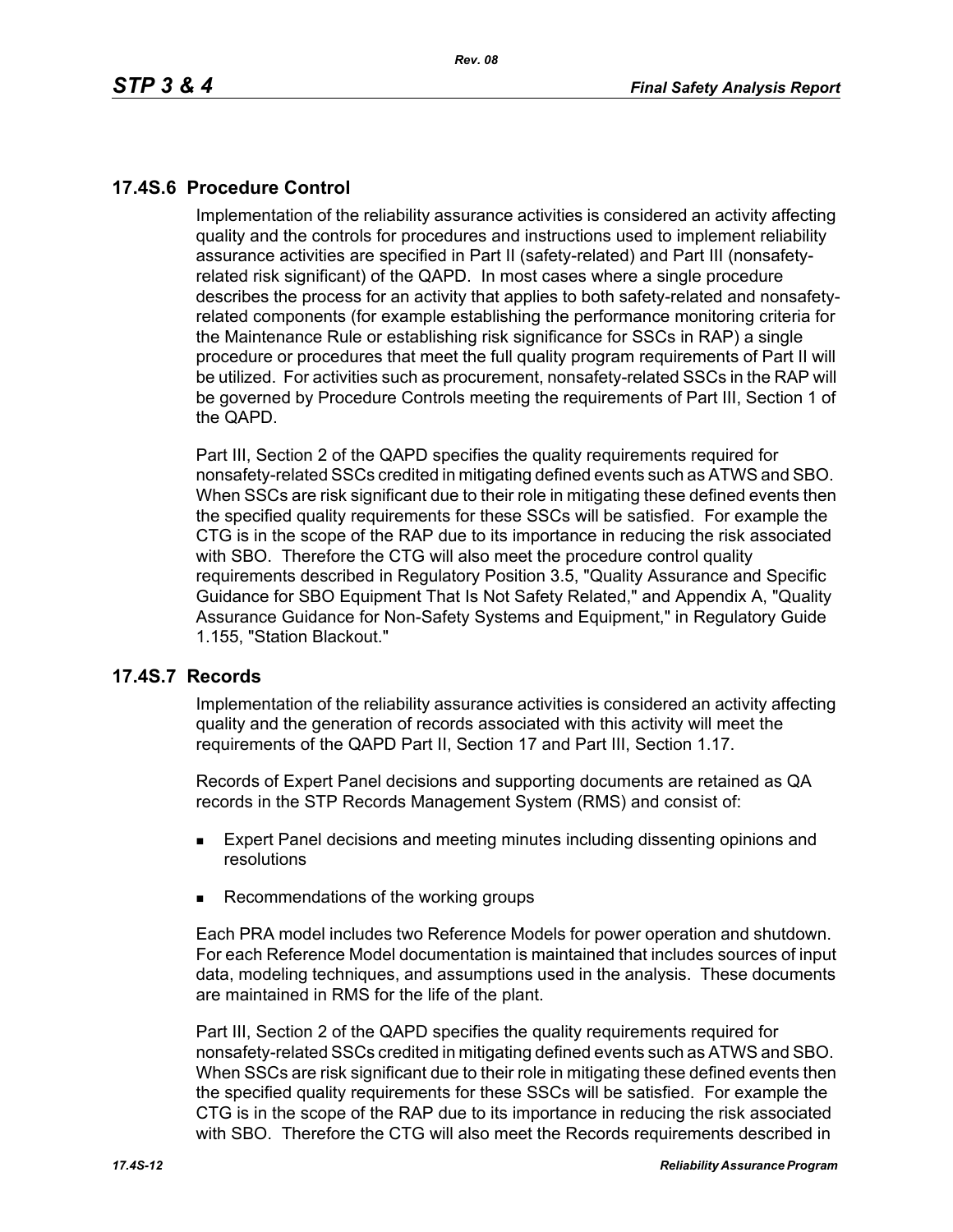Regulatory Position 3.5, "Quality Assurance and Specific Guidance for SBO Equipment That Is Not Safety Related," and Appendix A, "Quality Assurance Guidance for Non-Safety Systems and Equipment," in Regulatory Guide 1.155, "Station Blackout."

#### **17.4S.8 Corrective Action Process**

Under the STPNOC process for MR implementation, any SSC experiencing a MRFF requires use of the Corrective Action process to document the failure, its cause determination and actions to preclude recurrence. As previously discussed in Section 17.4S.5, this also includes nonsafety-related SSCs.

Other failures of SSCs that are not MRFFs will be documented and corrected as described by the QAPD, Part II, Section 16 and Part III, Section 1.16.

Part III, Section 2 of the QAPD specifies the quality requirements required for nonsafety-related SSCs credited in mitigating defined events such as ATWS and SBO. When SSCs are risk significant due to their role in mitigating these defined events then the specified quality requirements for these SSCs will be satisfied. For example the CTG is in the scope of the RAP due to its importance in reducing the risk associated with SBO. Therefore the CTG will also meet the Corrective Action requirements described in Regulatory Position 3.5, "Quality Assurance and Specific Guidance for SBO Equipment That Is Not Safety Related," and Appendix A, "Quality Assurance Guidance for Non-Safety Systems and Equipment," in Regulatory Guide 1.155, "Station Blackout."

#### **17.4S.9 Audit Plans**

The reliability assurance activities are collectively accomplished by programs related to design, procurement, fabrication, construction, preoperational testing, PRA modeling and PRA risk assessment, deterministic evaluations from the expert panel, maintenance rule, Technical Specifications and other operational programs and the corrective action program. These programs are subject to audit as described in the QAPD.

Part III, Section 2 of the QAPD specifies the quality requirements required for nonsafety related SSCs credited in mitigating defined events such as ATWS and SBO. When SSCs are risk significant due to their role in mitigating these defined events then the specified quality requirements for these SSCs will be satisfied. For example the CTG is in the scope of the RAP due to its importance in reducing the risk associated with SBO. Therefore the CTG will also meet the audit requirements described in Regulatory Position 3.5, "Quality Assurance and Specific Guidance for SBO Equipment That Is Not Safety Related," and Appendix A, "Quality Assurance Guidance for Non-Safety Systems and Equipment," in Regulatory Guide 1.155, "Station Blackout."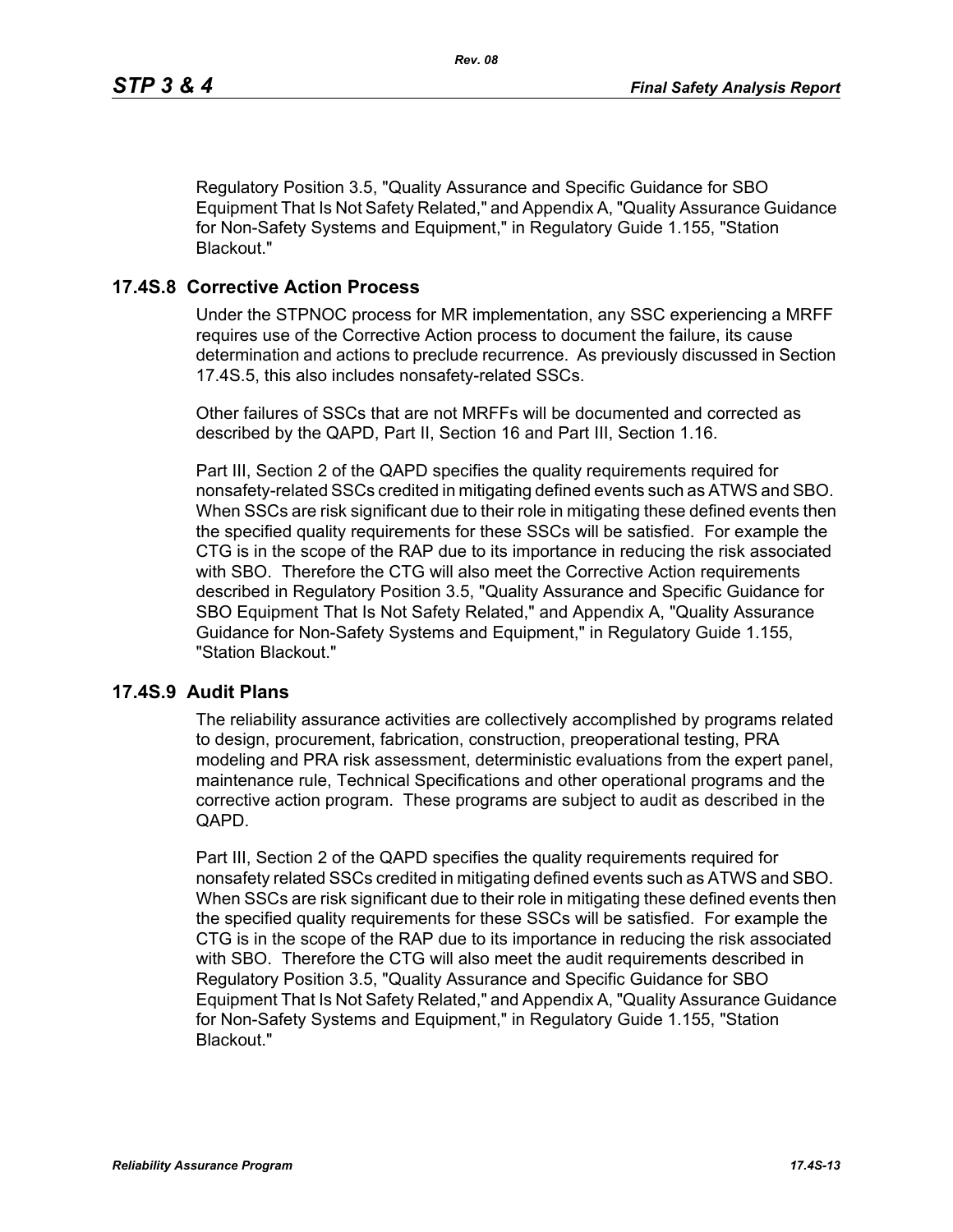# **17.4S.10 COL License Information**

COL License Information Items 17.2, 17.3 and 17.4 are addressed as follows:

### *17.2 Policy and Implementation Procedures for D-RAP:*

It is the policy of NINA to ensure that SSC reliability is properly considered and designed into the plant and is implemented through the reactor design, procurement, fabrication, construction, and preoperational test activities and programs. This policy is accomplished within the framework of the Quality Assurance Program Description (QAPD) including the development, approval and control of implementing procedures. Details are provided in Section 17.4S Reliability Assurance Program.

## *17.3 D-RAP Organization:*

See Section 17.4S.1.1 for a discussion of the Organizational elements associated with D RAP and RAP during the Operations phase.

#### *17.4 Provisions for Reliability Assurance during Operation:*

The provisions for Reliability Assurance during Operations are described in Section 17.4S Reliability Assurance Program and 17.6S Maintenance Rule.

### **17.4S.11 References**

- 17.4S.11-1 SECY 95-132, "Policy and Technical Issues Associated with the Regulatory Treatment of Non-Safety Systems (RTNSS) in Passive Plant Designs (SECY 94-084)," Attachment 2, Item E. Reliability Assurance Program.
- 17.4S.11-2 D-RAP Systems Review, May 25, 2011, STI No. 32962928.